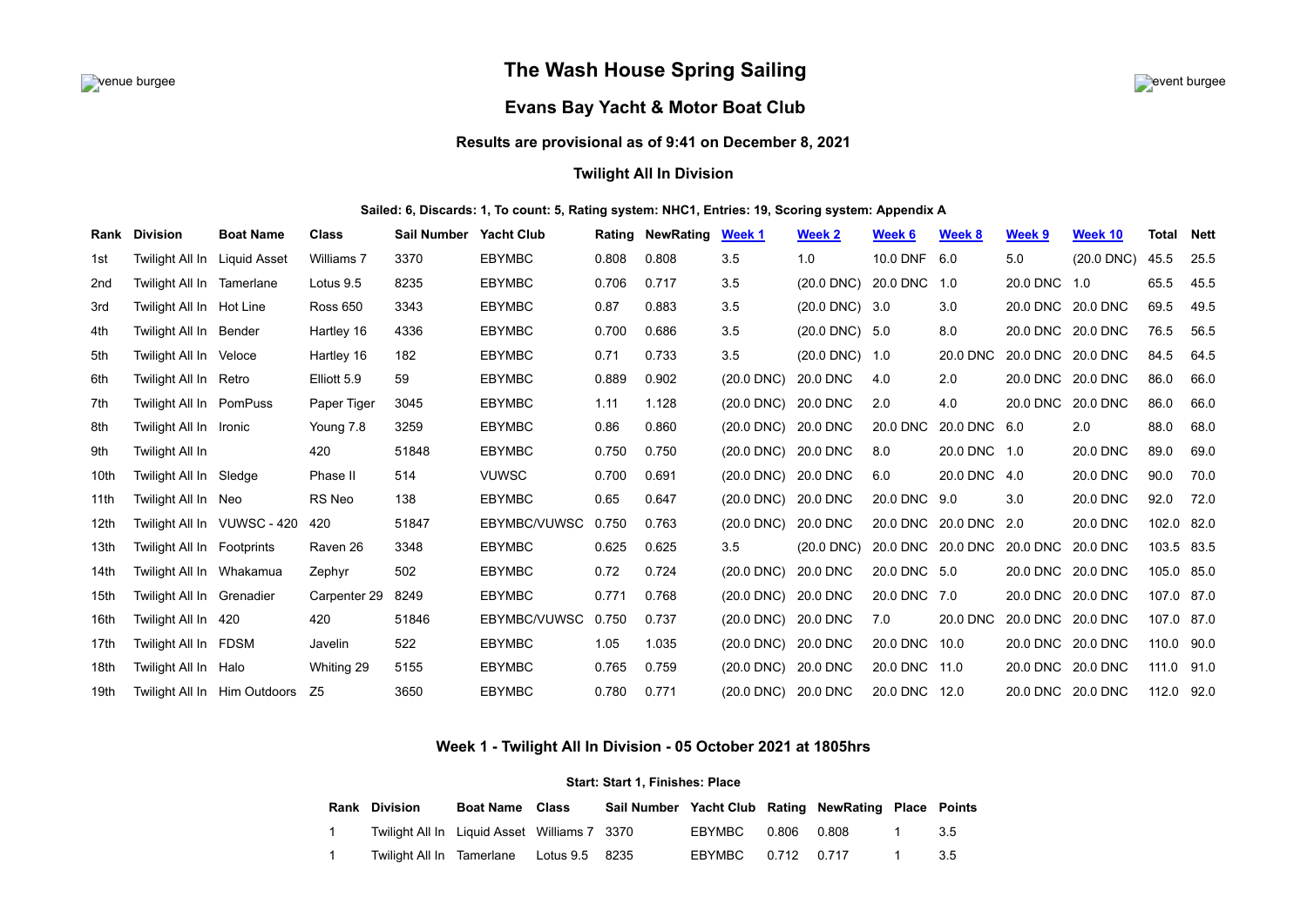| Rank           | <b>Division</b>            | <b>Boat Name</b> | Class           | Sail Number Yacht Club Rating NewRating Place Points |               |       |       |     |
|----------------|----------------------------|------------------|-----------------|------------------------------------------------------|---------------|-------|-------|-----|
|                | Twilight All In Hot Line   |                  | <b>Ross 650</b> | 3343                                                 | EBYMBC        | 0.878 | 0.883 | 3.5 |
| $\overline{1}$ | Twilight All In Bender     |                  | Hartley 16 4336 |                                                      | <b>EBYMBC</b> | 0.692 | 0.686 | 3.5 |
|                | Twilight All In Veloce     |                  | Hartley 16 182  |                                                      | <b>EBYMBC</b> | 0.723 | 0.733 | 3.5 |
|                | Twilight All In Footprints |                  | Raven 26        | -3348                                                | <b>EBYMBC</b> | 0.625 | 0.625 | 3.5 |

# **Week 2 - Twilight All In Division - 12 October 2021 at 1805hrs**

#### **Start: Start 1, Finishes: Finish time, Time: 1805**

<span id="page-1-0"></span>

| <b>Rank Division</b>                         | <b>Boat Name</b> Class | Sail Number Yacht Club Rating NewRating Elapsed Corrected Points |                    |  |                         |  |
|----------------------------------------------|------------------------|------------------------------------------------------------------|--------------------|--|-------------------------|--|
| Twilight All In Liguid Asset Williams 7 3370 |                        |                                                                  | EBYMBC 0.806 0.808 |  | $0.35:32$ $0.28:38$ 1.0 |  |

# **Week 6 - Twilight All In Division - 09 November 2021 at 1835hrs**

#### **Start: Start 1, Finishes: Finish time, Time: 1838**

<span id="page-1-1"></span>

| Rank | <b>Division</b>          | <b>Boat Name</b> | <b>Class</b>    | Sail Number | <b>Yacht Club</b> | Rating | <b>NewRating</b> | Elapsed    | <b>Corrected</b> | <b>Points</b> |
|------|--------------------------|------------------|-----------------|-------------|-------------------|--------|------------------|------------|------------------|---------------|
|      | Twiliaht All In          | Veloce           | Hartley 16      | 182         | <b>EBYMBC</b>     | 0.723  | 0.733            | 0:50:01    | 0:36:10          | 1.0           |
| 2    | Twilight All In PomPuss  |                  | Paper Tiger     | 3045        | <b>EBYMBC</b>     | 1.121  | 1.128            | 0:33:27    | 0:37:30          | 2.0           |
| 3    | Twilight All In Hot Line |                  | <b>Ross 650</b> | 3343        | <b>EBYMBC</b>     | 0.878  | 0.883            | 0:43:10    | 0:37:54          | 3.0           |
| 4    | Twilight All In Retro    |                  | Elliott 5.9     | 59          | <b>EBYMBC</b>     | 0.897  | 0.902            | 0:42:35    | 0:38:12          | 4.0           |
| 5    | Twiliaht All In          | Bender           | Hartley 16      | 4336        | <b>EBYMBC</b>     | 0.692  | 0.686            | 0:55:43    | 0:38:33          | 5.0           |
| 6    | Twilight All In          | Sledae           | Phase II        | 514         | <b>VUWSC</b>      | 0.694  | 0.691            | 1:07:36    | 0:46:55          | 6.0           |
|      | Twiliaht All In          | 420              | 420             | 51846       | EBYMBC/VUWSC      | 0.744  | 0.737            | 1:03:26    | 0:47:12          | 7.0           |
| 8    | Twilight All In          |                  | 420             | 51848       | <b>EBYMBC</b>     | 0.743  | 0.750            | 1:04:00    | 0:47:33          | 8.0           |
| 9    | Twiliaht All In          | Liquid Asset     | Williams 7      | 3370        | <b>EBYMBC</b>     | 0.806  | 0.808            | <b>DNF</b> |                  | 10.0          |

# **Week 8 - Twilight All In Division - 9 November 2021 at 1835**

#### **Start: Start 1, Finishes: Finish time, Time: 1835**

<span id="page-1-2"></span>

| Rank | <b>Division</b>           | <b>Boat Name</b> | <b>Class</b>    | Sail Number |               |       | Yacht Club Rating NewRating Elapsed Corrected Points |         |         |     |
|------|---------------------------|------------------|-----------------|-------------|---------------|-------|------------------------------------------------------|---------|---------|-----|
|      | Twilight All In Tamerlane |                  | Lotus 9.5       | 8235        | <b>EBYMBC</b> | 0.712 | 0.717                                                | 0:51:08 | 0:36:24 | 1.0 |
|      | Twilight All In Retro     |                  | Elliott 5.9     | 59          | <b>EBYMBC</b> | 0.896 | 0.902                                                | 0:40:40 | 0:36:26 | 2.0 |
|      | Twilight All In Hot Line  |                  | <b>Ross 650</b> | 3343        | <b>EBYMBC</b> | 0.878 | 0.883                                                | 0:41:36 | 0:36:31 | 3.0 |
| 4    | Twilight All In PomPuss   |                  | Paper Tiger     | 3045        | <b>EBYMBC</b> | 1.123 | 1.128                                                | 0:32:42 | 0:36:43 | 4.0 |
| 5    | Twilight All In Whakamua  |                  | Zephyr          | 502         | <b>EBYMBC</b> | 0.722 | 0.724                                                | 0:51:02 | 0:36:51 | 5.0 |